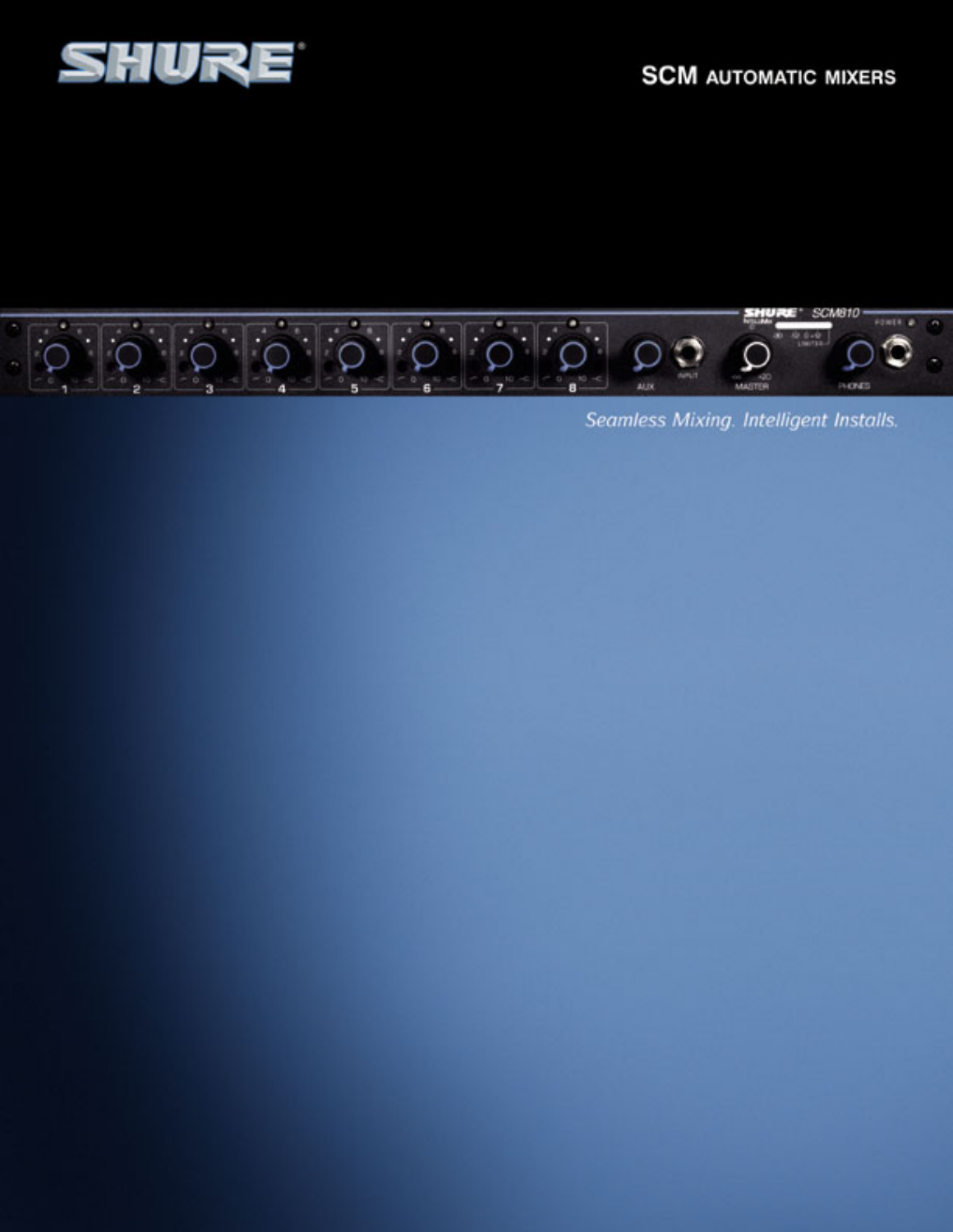## *THEY'RE NOT JUST EASY. THEY'RE AUTOMATIC.*

**Shure SCM810 and SCM410 automatic mixers are the quickest, easiest, and most effective way to set up a multiple-mic room. Without clipping a syllable, they silently activate only the microphones being addressed and automatically adjust each microphone's threshold to changes in background noise.**

**It's proven technology. Networkable, configurable, and as simple as opening the box, plugging in, and connecting the microphones.**

**There's no need to buy specialized equipment, because both the SCM810 and SCM410 work with all professional wired and wireless microphones. When you choose a Shure automatic mixer, you get seamless automatic mixing right out of the box.**



### **WHY YOU NEED AUTOMATIC MIXING.**

- •*With too few open mics*…some talkers sound clear, while others seem far away.
- •*With too many open mics*…there is a greater likelihood of feedback and too much background noise is added – making it hard for talkers to be heard clearly. And oftentimes, a talker's voice will be picked up by more than one microphone, resulting in poor audio quality.

Since it is difficult to select precisely the right number of microphones for adequate coverage with no overlap, the solution typically requires that someone turn microphones up and down as people speak. Not only does this demand fast hands, it involves a great deal of guesswork.

Shure automatic mixers address these concerns by opening mics as soon as they are needed and attenuating them when they are not in use.

### **INTELLIMIX® CIRCUITRY: THE BRAINS OF THE OPERATION.**

Shure Automatic Mixers feature our proprietary IntelliMix algorithm, the most effective automatic mixing technology on the market. lntelliMix combines three key functions: *Noise-Adaptive Threshold, MaxBus, and Last Mic Lock-On.*

*Noise-Adaptive Threshold prevents false triggers* **by quickly distinguishing between constant background noise (such as air conditioning) and rapidly changing sounds (such as speech) for each channel input.**

*MaxBus delivers clear, natural audio* **by turning on only the best microphone for each speaker.**

*Last Mic Lock-On eliminates ambience dropouts,* **ensuring that there is always some background ambience present even if no one is currently speaking.** 

**In addition, the** *NOMA* **(Number of Open Microphones Attenuator)** *ensures system stability with no feedback*  **by automatically maintaining a consistent output level even as additional microphones are opened.**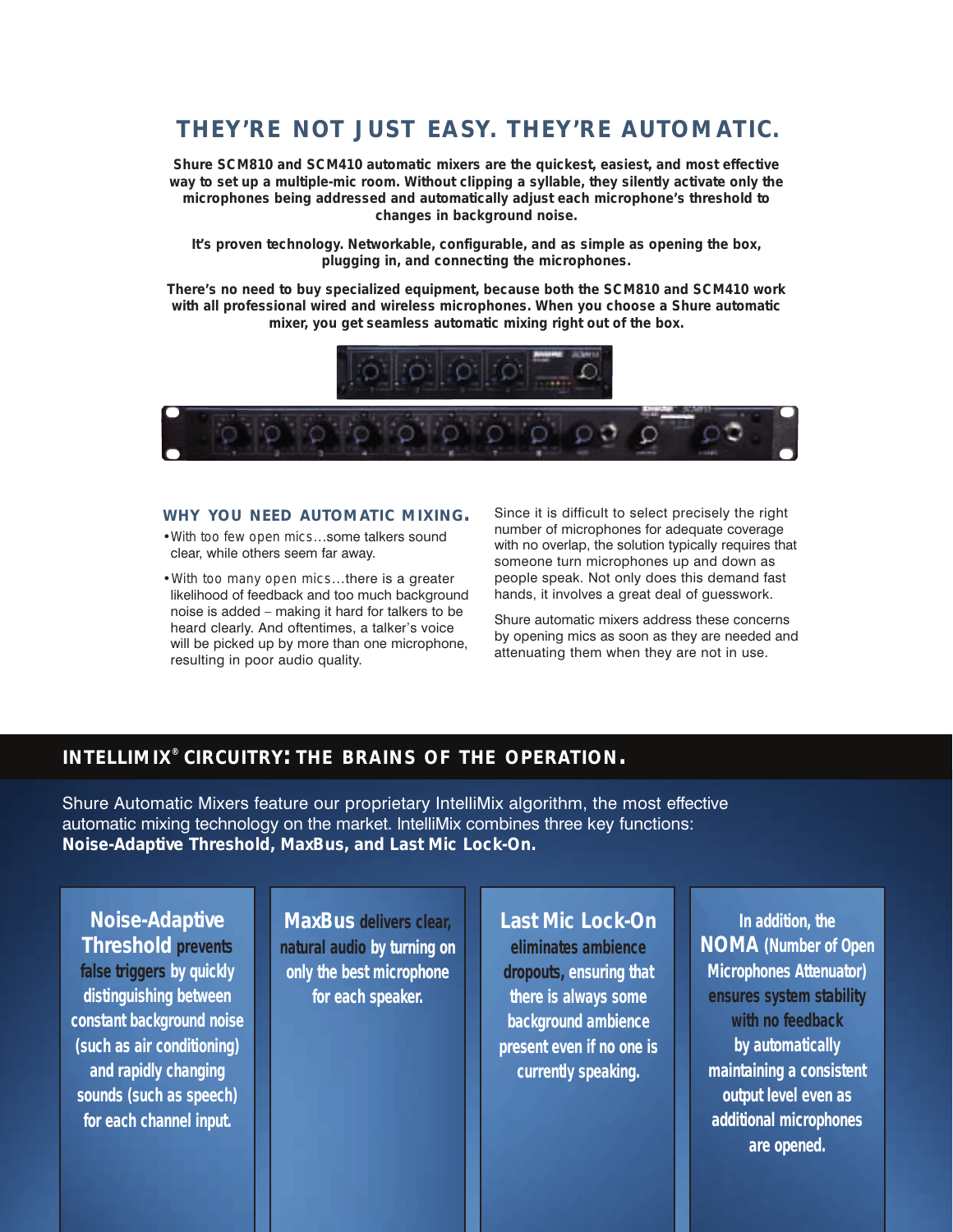### **TWO MIXERS. UNTOLD APPLICATIONS.**

With the networking capability of both the SCM810 and the SCM410, you can connect the two mixers together (in any combination up to 400 microphones) to create the perfect setup for any size application.



Whether it's sound reinforcement, audio recording or broadcast, you now have a customizable automatic mixing solution for a variety of applications, including: Houses of Worship • Panel Discussions • Distance Learning • Hotel Sound • Courtrooms • Boardrooms • Teleconferencing • Videoconferencing





### **LOOKING FOR A FULL SET OF FEATURES? LOOK NO FURTHER.**

In addition to the advanced technologies of IntelliMix and NOMA, Shure Automatic Mixers include a comprehensive set of features to help you customize them to your specific

Low Cut/High Shelving EQ Filters

needs. Shared features of the SCM810 and SCM410 include: •Individual channel gain control

- •Adjustable low cut and high frequency shelving EQ filter per channel
- •Master output level control
- •TTL logic control
- •AMX and Crestron™ compatibility
- •Internal and external modifications to accommodate almost any installation need, including:
	- •Mute any channel in output bus (for noise-inhibiting miking)
	- •Channel group gating (for multi-channel choir miking)
	- •Change any direct output to insert (send/return) point (for dynamics processing such as AGC, DFR, PEQ)

### **FEATURES**

*SCM810* – 9 inputs, 9 outputs

- •Eight balanced mic-line input channels (Phoenix block connectors)
- •One unbalanced 1/4¨ aux input level control
- •Eight unbalanced 1/4¨ direct line level outputs
- •One balanced master line/mic level output (Phoenix block connector)
- •Selectable 48V phantom power per channel
- •Level selectable peak output limiter
- •Full rack width (single-rack height)

*SCM410* – 4 inputs, 2 outputs

- •Four active balanced XLR mic level inputs •One active balanced XLR mic/line
- selectable output
- •One unbalanced RCA aux level output
- •12V phantom power
- •+16 dBu peak output limiter
- •Half-rack width (single-rack height)